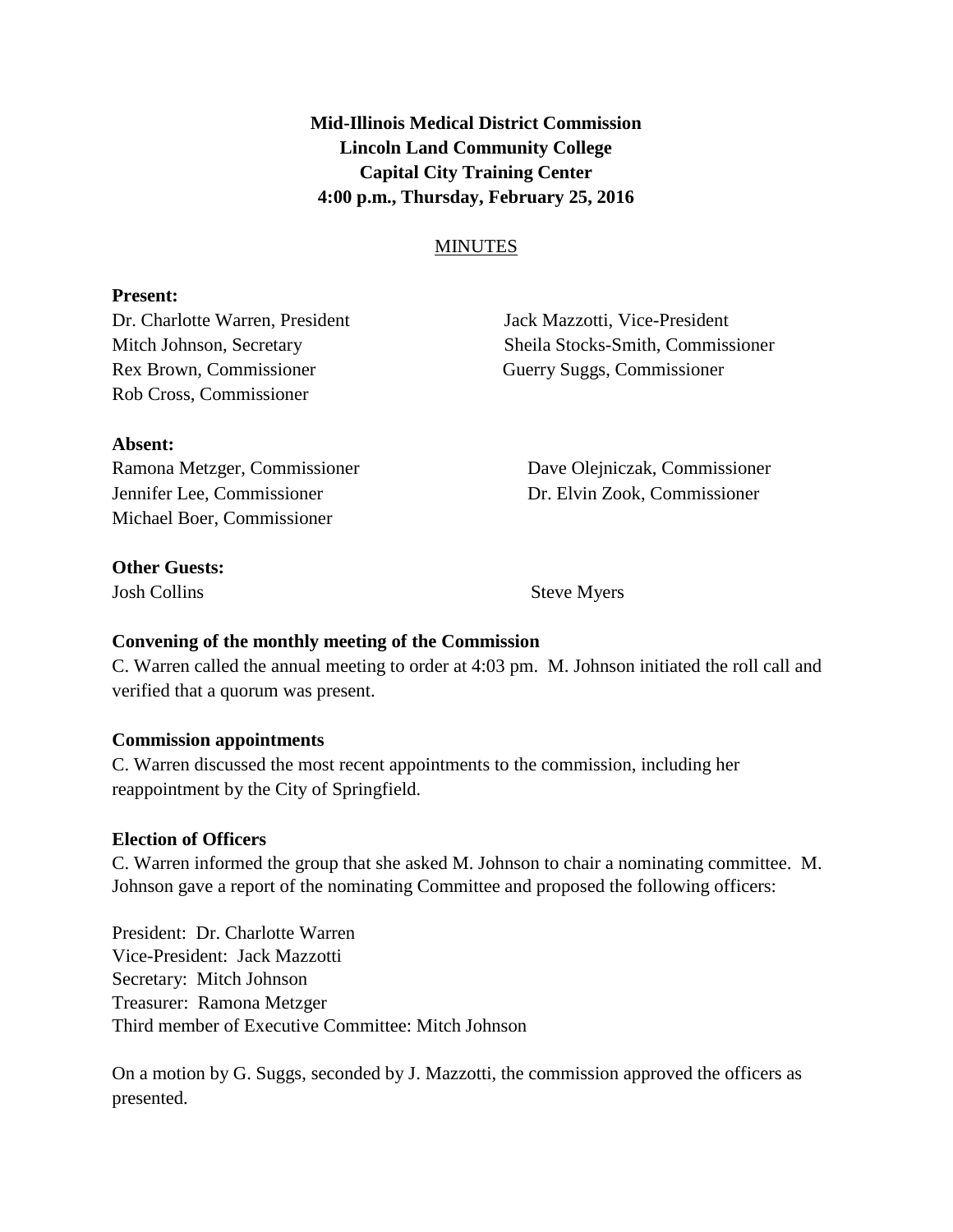#### **2016 annual budget**

C. Warren presented the 2016 annual budget to the Commission. On a motion by M. Johnson, seconded by S. Stocks-Smith, the Commission approved the 2016 annual budget

#### **Approval of the minutes of the December 10 Commission meeting**

On a motion by J Suggs, seconded by J. Mazzotti, the Commission members present unanimously voted to approve the minutes of December 2015 meeting.

### **Financial Report**

On a motion by R. Cross, seconded by S. Stocks-Smith, the Commission members present unanimously voted to approve the November & December 2015 Financial Reports.

## **Q5 program report**

J. Collins asked to give the Q5 report under Old Business regarding the MIMD Website.

### **Old Business**

- a. J. Collins updated the commission on the progress of the new MIMD website and reminded the commission that they would be asked to review the website and provide feedback before the site was available to the general public.
- b. C. Warren informed the group that the MIMD is still waiting on JCAR's proposed rules and that J. Collins recently followed up with JCAR staff.
- c. The Commission discussed the regular meeting schedule. On a motion by G. Suggs, seconded by M. Johnson, the Commission unanimously voted to change the regular meeting schedule to the  $2<sup>nd</sup>$  Thursday of even numbered months at 4 pm.
- d. S. Stocks-Smith informed the Commission that she and J. Lee met with Jackie Newman a follow up from the December meeting to discuss the possibility of a housing development in the Medical District. G. Suggs will invite K. Davis to the next meeting.

### **New Business**

S. Stocks-Smith discussed ethics reporting and informed the group of how to handle the Economic Interest Statement.

### **Reports of Commission officials**

There were not any reports by Commission members.

### **Presidents Report**

C. Warren gave an update on the work being done on a wellness program within the Medical District.